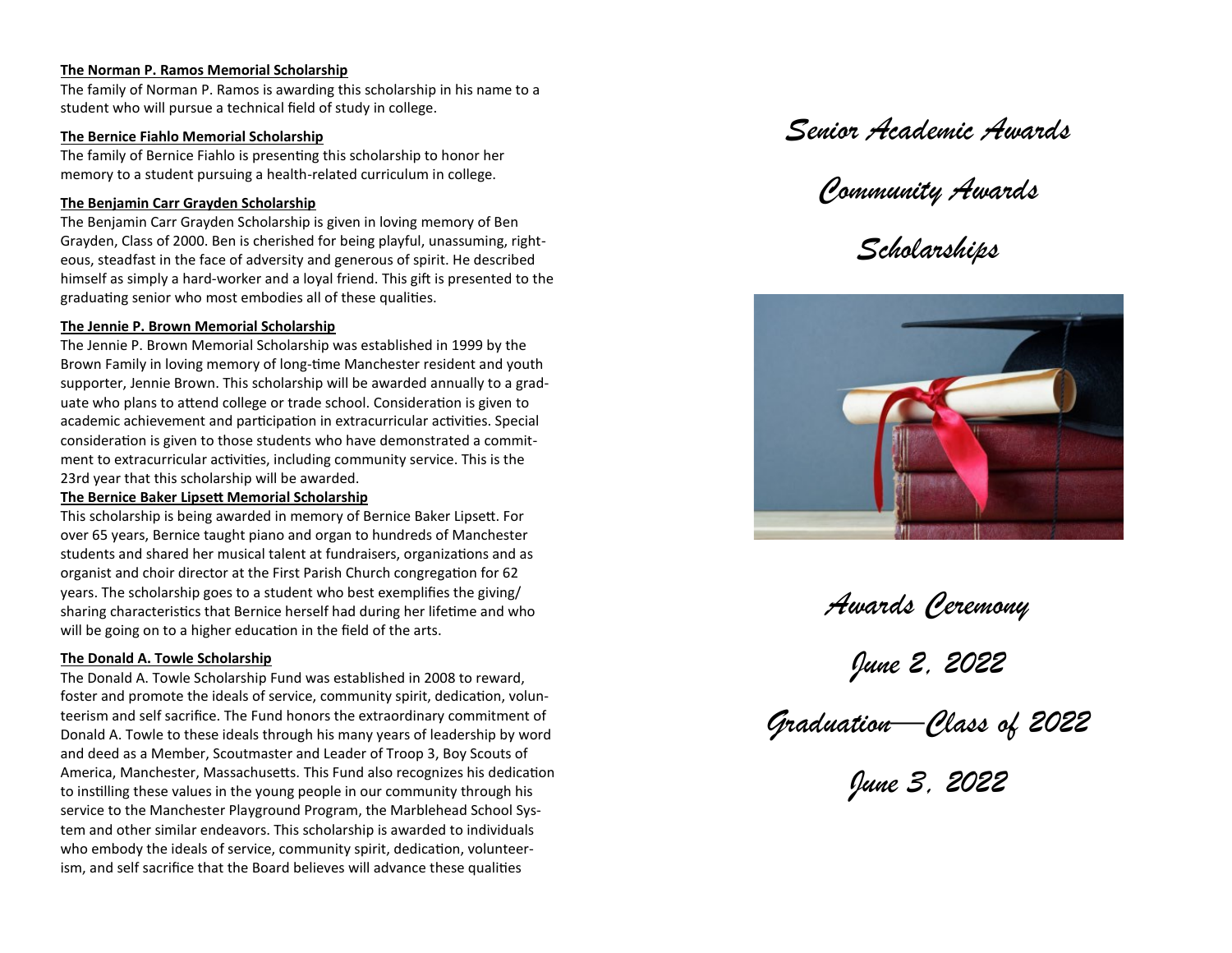#### **COMMUNITY AWARDS**

#### **Magoon Bowl Award**

The Magoon Bowl Award is presented to the student who made the most improvement academically while in high school. It is given in memory of Bruce and Alice Magoon who together gave 42 years of service to the youth at Manchester from 1960 to 1989. Bruce was a teacher, coach, assistant principal, guidance counselor, director of guidance and special education administrator. Alice was a teacher and tutor. Their lives were dedicated to assisting students who needed a helping hand which was often the catalyst for dramatic changes in a student's performance in school. Their positive spirit encouraged many to make themselves better. This award honors that spirit.

#### **Daughters of the American Revolution Award**

The Daughters of the American Revolution Good Citizen Award is intended to reward a member of the senior class for the qualities of good citizenship. The student selected as the school's DAR Good Citizen has the qualities of dependability, service, leadership and patriotism to an outstanding degree.

#### **Selectmen's Award**

Presented by Selectmen/women from the towns of Essex and Manchester to the student who has demonstrated willingness to assume the responsibility attendant to good citizenship by active and intelligent participation in the process of government.

#### **ACADEMIC AWARDS**

#### **Student Achievement Award**

The Achievement Award in each content area recognizes the student who has performed academically at a high level in each individual course of study.

#### **Outstanding Student Award**

Manchester Essex Regional High School believes that in addition to recognizing students with high academic achievement, it is equally important to celebrate students whose achievements cannot be measured solely in grades. The Outstanding Student Award is given to students who demonstrate a true desire to learn, tireless motivation, positive reactions to setbacks, and a work ethic that puts them in the best possible position for success. Education Fund and was chairman at the time of his passing in August 2012. His life of service—to family, church, community, and nation—is a model for us all.

#### **The Friends of the Manchester Essex Education Fund Scholarships**

These scholarship awards are made possible through the generosity of the Friends of the Manchester Education Fund. They are awarded to young people who exemplify the qualities of character, integrity and scholarship.

#### **The Virginia MacDonald Scholarship**

The Virginia MacDonald Scholarship is given in loving memory of Virginia, "Ginger" MacDonald. Ginger served in the Manchester school system for 23 years as a dedicated, devoted teacher. She believed in her students, continually reaching out to them to strive for excellence. The Scholarship is based on the student's love of, and proficiency in, foreign language and on the qualities of outstanding character and integrity as were exemplified by Ginger.

#### **The William Saltonstall Scholarship**

In January of 1979, the friends of Bill Saltonstall raised money and established a permanent Saltonstall Scholarship to be administered by the Manchester Education Fund. The fortieth annual Saltonstall Scholarship is awarded this year to a student who exemplifies Bill's qualities of perseverance, sincerity and good will.

#### **The Abbie Cragg Eaton Memorial Scholarship**

The Abbie Cragg Eaton Memorial Scholarship is presented by the Eaton family and is awarded to a graduating senior who plans to pursue a career in education.

#### **The Bruce and Alice Magoon Memorial Scholarship**

This scholarship is presented in loving memory and honor of Bruce and Alice Magoon. Bruce and Alice served the community and the Manchester School System for over 30 years with devotion, dedication and loyalty. Through their commitment and endeavors, they helped to lead hundreds of young people to their "field of dreams." The basis for this award which Bruce and Alice exemplified is compassion, integrity, leadership and selflessness. Above all, they believed in the student and encouraged the potential in each one.

#### **The Nathaniel C. Andrews Scholarship**

A scholarship is awarded in memory of Nathaniel C. Andrews by his family. It is presented to a young person who plans to pursue a career in the technical field.

#### **The Zachary J. Rauseo Memorial Scholarship**

The Zachary J. Rauseo Memorial Scholarship is awarded to a student who embodies the qualities of creativity and independent thinking, a love of the performing arts, a concern for the environment and generosity of the heart.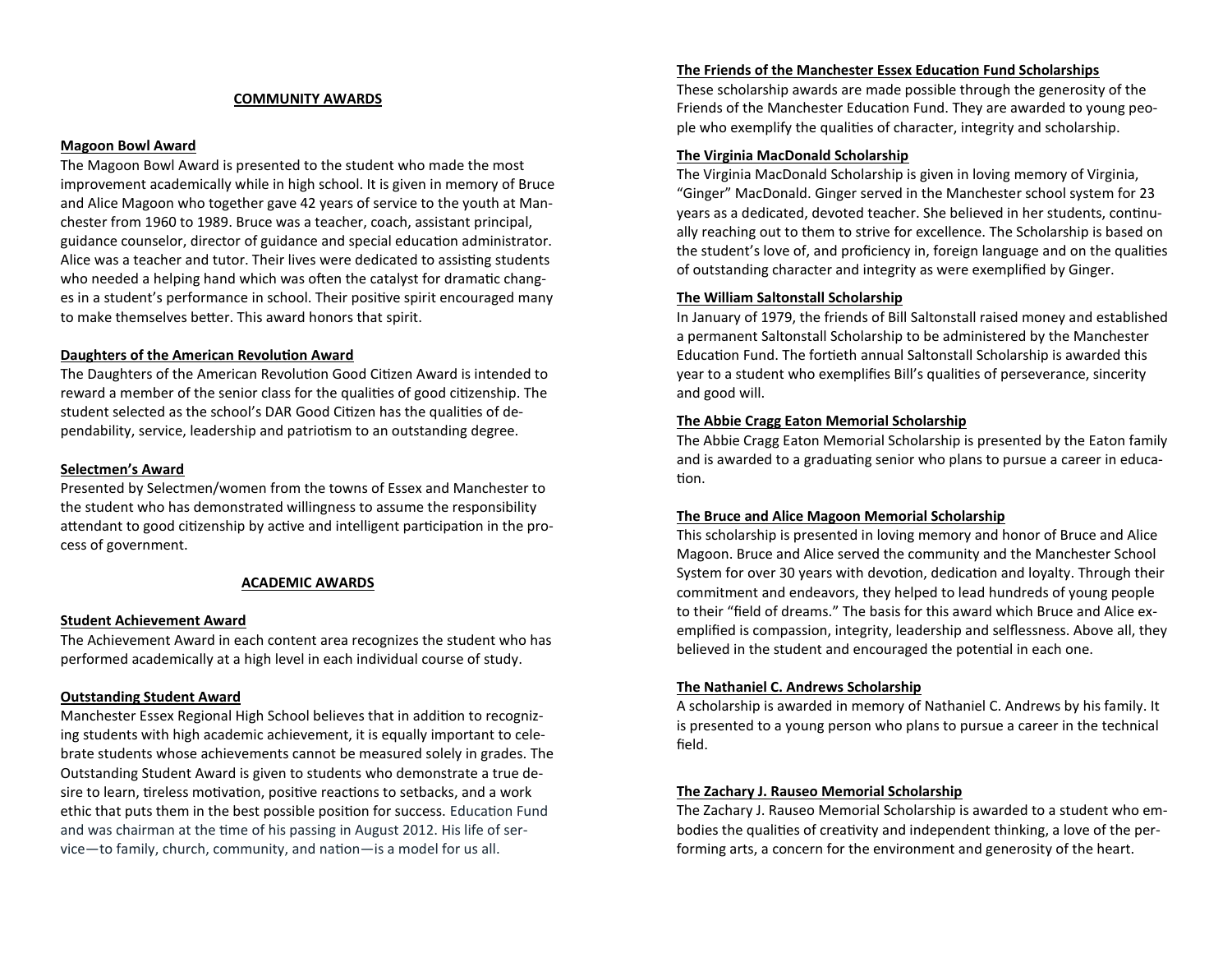#### **The John Henry Moore, Jr. Scholarships**

These scholarships are awarded to Essex seniors who are continuing their education beyond high school. Consideration is given based upon character.

#### **The Mr. and Mrs. L. Dexter Woodman Essex Scholarship**

The applicant for this additional scholarship from the L. Dexter Woodman Scholarship fund must be a senior whose legal residence is Essex. The award is based on personal character, service to school and community and scholarship.

#### **The Ramsden Academic Achievement Awards**

Ramsden Academic Achievement Awards are granted to graduating seniors who are also graduates of Essex Elementary School and are enrolling in at least a two-year program of study. These awards are granted on the basis of academic achievement, citizenship, and service.

## **The Greater Cape Ann Chamber of Commerce Sylvester "Red" Deering Scholarship**

The Greater Cape Ann Chamber of Commerce Scholarship Committee is pleased to present its Greater Cape Ann Chamber of Commerce Sylvester "Red" Deering Scholarship to a member of the MERHS Class of 2022. To be eligible for this scholarship, students must be residents of Cape Ann continuing their education in the trades. The scholarship is based on employment experience and community involvement. Candidates should have held a job and saved some money for their education and show volunteer experience, and participation in extra-curricular activities.

*On behalf of the faculty and staff and the Class of 2022 of Manchester Essex Regional High School, we would like to thank all of the families and organizations that made these awards possible. Your time, effort and generosity serve not only as an important source of financial assistance, but as a show of support and encouragement to these fine young people as they work toward their future goals.*

#### **The Sally Weld Book Stipend**

The Sally Weld Book Stipend Award is presented to a student who has maintained academic excellence throughout four years of high school. It is awarded to a student who has pursued Manchester Essex Regional High School's most rigorous curriculum, and who is a top ranking student in the class.

#### **SCHOLARSHIPS**

*The first group of scholarships is presented from monies under the management of the Manchester Essex Education Fund. The Manchester Essex Education Fund is a non-profit organization that awards scholarships to graduating seniors of Manchester Essex Regional High School. Contributions are sincerely appreciated. If you would like more information concerning the Education Fund, please contact the Fund through the Gloucester branch of the Cape Ann Savings Bank at 978-283-7079.*

#### **The Jeremiah Noonan Memorial Scholarship**

The family and friends of Jeremiah Noonan are proud to present a scholarship to a member of the Class of 2021. Jerry was the quintessential citizen of Manchester-by-the-Sea. Born at home, aside from two years serving his country during World War II, he never lived anywhere else. Between his lifelong residence, long career in the post office, and service as a call fireman and town assessor, he knew every inch of the town he loved so dearly. An outgoing, gregarious man, Jerry gave his time to numerous local organizations and in several capacities in town government. Jerry was a founding member of the Manchester Education Fund and was chairman at the time of his passing in August 2012. His life of service—to family, church, community, and nation is a model for us all.

#### **The Gloria Márquez-Sterling Tanner Memorial Scholarship**

The Gloria Márquez-Sterling Tanner Memorial Scholarship is awarded to a student who shows creative potential and plans to continue his or her education in the theater/arts field. This scholarship is given in loving memory of Gloria Márquez-Sterling Tanner who taught English and drama at Manchester Essex Regional High School for over 27 years. She was an award winning director and gifted teacher who often focused on students who showed unique potential in ways not always recognized.

#### **The John and Joanne Graves Community Service Award**

Joanne Graves was a longtime advocate for community service and affordable housing in Manchester and across Massachusetts. Joanne believed that people have a responsibility to improve their communities through public service, and that providing opportunities to people in need would be paid back tenfold. She spent her lifetime working to do so, serving on many local and state committees in the constant pursuit of helping others. Joanne was also a passionate supporter for quality public schools and for the children of Manchester. She was a longtime member and former Chairperson of the Manchester School Committee and for more than thirty years served as a member.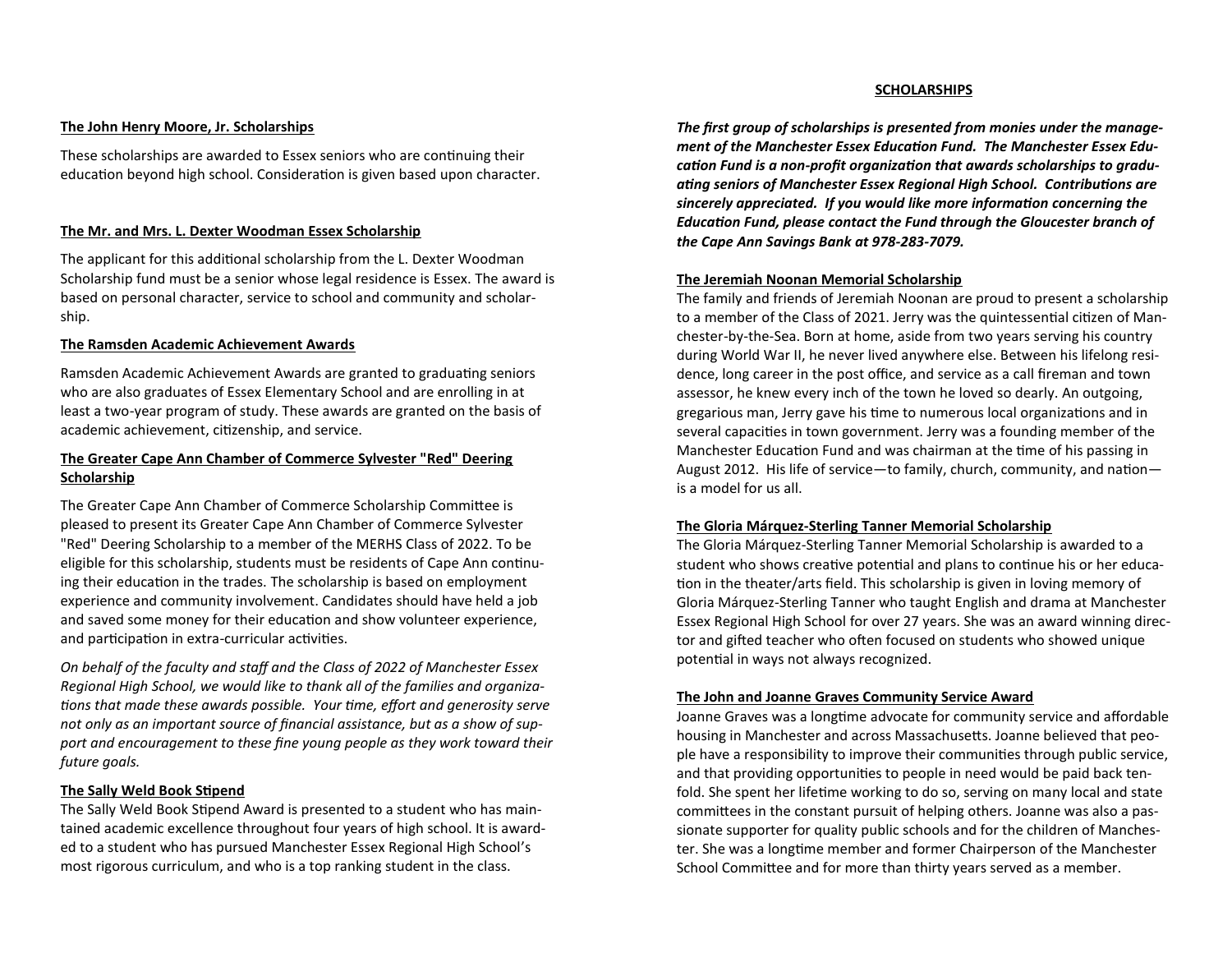#### **Jeremiah Noonan Memorial Scholarship**

The family and friends of Jeremiah Noonan are proud to present a scholarship to a member of the Class of 2022. Jerry was the quintessential citizen of Manchester-by-the-Sea. Born at home, aside from two years serving his country during World War II, he never lived anywhere else. Between his lifelong residence, long career in the post office, and service as a call fireman and town assessor, he knew every inch of the town he loved so dearly. An outgoing, gregarious man, Jerry gave his time to numerous local organizations and in several capacities in town government. Jerry was a founding member of the Manchester Education Fund and was chairman at the time of his passing in August 2012. His life of service—to family, church, community, and nation is a model for us all.

#### **The Gloria Márquez-Sterling Tanner Memorial Scholarship**

The Gloria Márquez-Sterling Tanner Memorial Scholarship is awarded to a student who shows creative potential and plans to continue his or her education in the theater/arts field. This scholarship is given in loving memory of Gloria Márquez-Sterling Tanner who taught English and drama at Manchester Essex Regional High School for over 27 years. She was an award winning director and gifted teacher who often focused on students who showed unique potential in ways not always recognized.

#### **The Joanne and John Graves Community Service Award**

Joanne Graves was a longtime advocate for community service, affordable housing and quality public schools in Manchester and across Massachusetts. She spent her lifetime working to improve Manchester and its surrounding communities, serving on many local and state committees in the constant pursuit of helping others. Joanne was a longtime member and former Chairperson of the Manchester School Committee and for more than thirty years served as a member, treasurer and former president of the Manchester Boosters Club. John Graves was also actively involved in the community in Manchester. He was a longtime volunteer with The Manchester Boosters Club, a member of The Manchester Lions Club, and volunteered for many years with Troop 3 of the Boy Scouts of America. This award is presented each year to one student whose ongoing involvement in community service best exemplifies the ideals that Joanne and John so cherished.

## **The Ananian Family Scholarships**

The Ananian family is pleased to award annually scholarships to students in the graduating class who will be attending a four year college. Richard Ananian worked for 36 years in the Manchester schools as a teacher, coach and counselor. The Ananian children, Alexander, Laura and Nicole all prospered in the nurturing environment of the Manchester High School and were awarded

#### **The Manchester Summerstage Scholarships**

The Manchester Summerstage Scholarships honor the memory of Terese Doucette Mulvey, a Manchester High School graduate (class of 1975) who was one of the first participants in our summer theater in Manchester, and spent her life passionately supporting the arts in Manchester and throughout the world.

## **The Manchester Historical Museum Scholarship**

The Manchester Historical Museum awards a scholarship to a graduating senior who has shown a special interest in the Museum and the history of Manchester-by-the-Sea. The Museum interprets the town's past, maintains collections and archives, offers history-related experiences, and connects us to our history through exhibits, lectures, social media, guided tours, furnished period rooms, and research materials relating to the lives of those who came before us.

## **The Essex Lions Club Scholarship**

The applicants must be Essex residents. In the spirit of the Lions' commitment to provide service to the community, a single page description outlining examples of past and present contributions to the community must be written and submitted. Examples of community service include work done by the applicant for their school, church, Boy/Girl Scouts, etc.

## **The Essex Veterans of WWII Memorial Scholarships**

The scholarships are awarded by the Essex Veterans of WWII upon recommendation by the Veterans Scholarship Committee. The applicant plans to attend, or does attend an accredited college, university, technical or trade school for either a two or four year degree, including post graduate education. The applicant has shown an interest, desire and commitment to benefit the Essex community. Any student may apply but first preference will be given to a direct descendent of an Essex Veteran of any war or conflict. The applicant must be a resident of Essex at the time of graduation from high school and has been a resident for at least one year before graduation.

#### **The C. Nelson Hardy Memorial Scholarship**

This scholarship is awarded to any graduating Essex senior who has lived in Essex for at least four years prior to graduation. The award is given on the basis of character and academic achievement.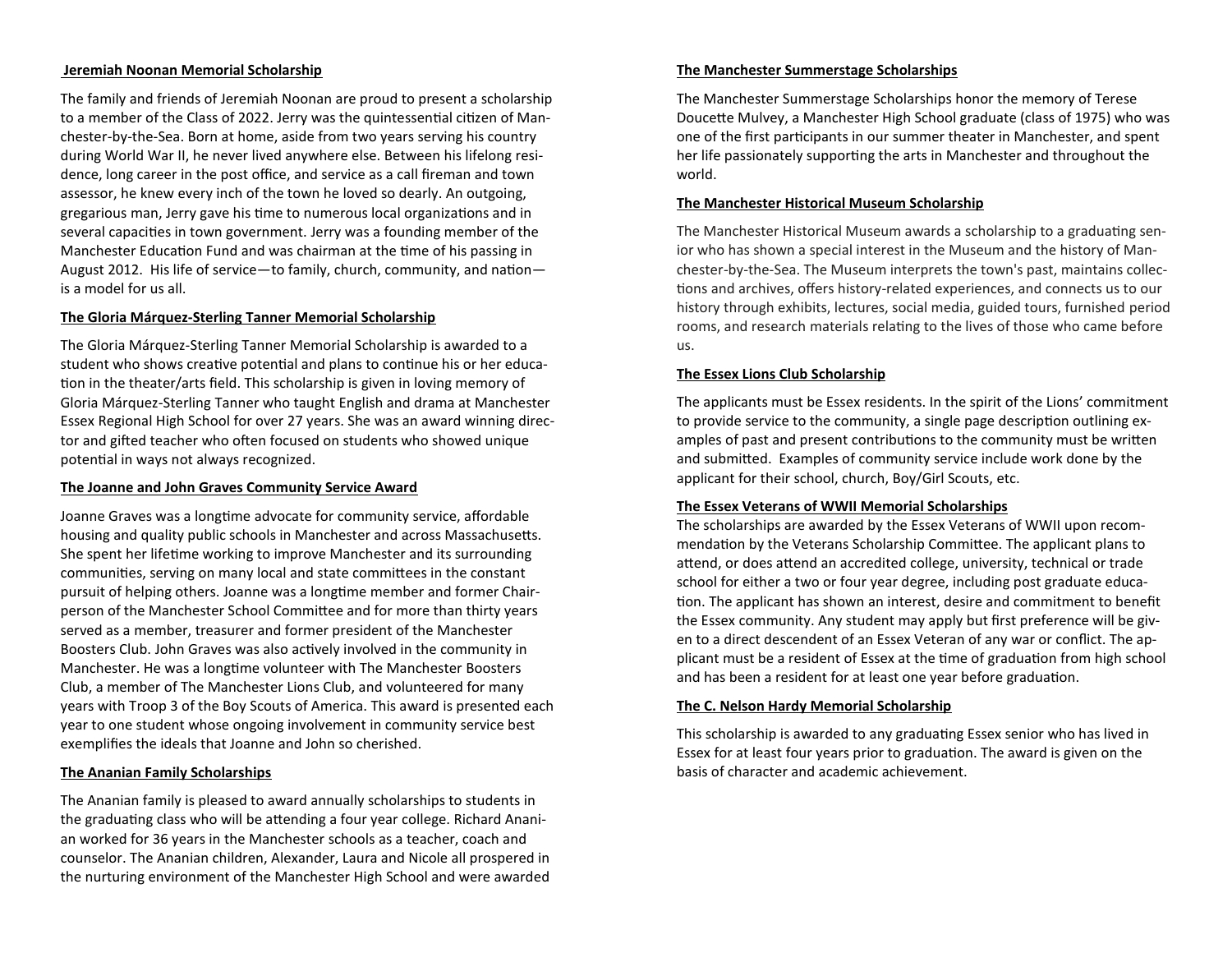## **The League of Women Voters of Cape Ann Katherine Gross Nutbrown Scholarship**

The League of Women Voters of Cape Ann awards an annual scholarship to a graduating senior from each of Cape Ann's three high schools – Gloucester, Rockport and Manchester-Essex – who is continuing his or her education, and has demonstrated involvement and leadership in community service. In 2006 the scholarship was named in honor of Katherine Gross Nutbrown, a founding member, who was a political activist and inspiration to our League. Katherine "Renee" Nutbrown was a legend on Cape Ann. A registered nurse by profession, she served as Chair of the Board of Health, as a School Committee member and on the boards of numerous civic organizations, earning a reputation as a political activist and advocate for election reform, environmental issues, healthcare and harmonious race relations. Renee's activism created a chain reaction of enthusiasm in her family, friends and sisters-in-spirit in the League of Women Voters of Cape Ann. We salute her diligence and strive to emulate her example. To date, the League of Women Voters of Cape Ann has given out scholarships to benefit forty qualifying students from Gloucester, Rockport, Manchester and Essex. We are proud to have helped these deserving students to continue their careers.

#### **The BankGloucester Scholarship**

The BankGloucester Scholarship is awarded to a Manchester Essex Regional High School graduating senior with the intent to pursue an education in a 2 or 4 year institution of higher learning. Candidates should demonstrate volunteer experience beyond the requirement to graduate.

#### **The Manchester Garden Club Scholarships**

The Board of Directors of the Manchester Garden Club is proud to award annually scholarships to students who have demonstrated an interest and commitment to nature, gardening, maintenance of purity of food sources, conservation and sustainability of the environment through active engagement in related efforts during high school years and/or the desire to pursue a related field of study at an institute of higher education. The recipients of this award are students who reflect an attitude of caring and respect toward the environment and others.

## **The Cape Ann Savings Bank (Manchester Branch) Scholarships**

For the twenty-first year, the Manchester Branch of the Cape Ann Savings Bank is awarding scholarships. This year's recipients are outstanding students who are respected for academic achievements, extra-curricular accomplishments and dedication to the school and community.

scholarships funded by monies through the Manchester Education Fund. The recipients this year are academically high achieving student athletes who have also made an outstanding commitment to citizenship and community service.

#### **The Richard L. Coburn Memorial Scholarship**

This scholarship is given in loving memory of Richard Landon Coburn, a 1978 graduate of Manchester High School. A warm, kind, and gregarious young man with great concern for his fellow man, Richard's lifelong wish was to become an asset to his community. Through this scholarship he will have achieved his goal.

#### **The Herbert G. Schlegel Scholarship**

The friends and family of Herbert G. Schlegel are pleased to present a scholarship in his name. Herb retired after 38 years of service in the Manchester Schools as an outstanding teacher and coach. The recipient of this scholarship is a young person who exemplifies Herb's enthusiasm for academic excellence and intellectual curiosity.

#### **The Sally Weld Memorial Scholarships**

The Sally (Sara) Weld Scholarships, given by the Weld family in her memory, are for academic achievement, and for those students who exemplify the qualities of Sally Weld: leadership, caring and selfless generosity. Sally Weld believed in education in Manchester. Through her effort, the Manchester Education Fund, Inc. was founded. She believed in the endeavor to excel and the abilities of students to achieve that excellence.

## **The Sally Weld Book Stipend**

The Sally Weld Book Stipend Award is presented to a student who has maintained academic excellence throughout four years of high school. It is awarded to a student who has pursued Manchester Essex Regional High School's most rigorous curriculum, and who is a top ranking student in the class.

#### **The Friends of the Manchester Essex Education Fund Scholarships**

These scholarship awards are made possible through the generosity of the Friends of the Manchester Education Fund. They are awarded to young people who exemplify the qualities of character, integrity and scholarship.

## **The Virginia MacDonald Scholarship**

The Virginia MacDonald Scholarship is given in loving memory of Virginia, "Ginger" MacDonald. Ginger served in the Manchester school system for 23 years as a dedicated, devoted teacher. She believed in her students, continually reaching out to them to strive for excellence. The Scholarship is based on the student's love of, and proficiency in, foreign language and on the qualities of outstanding character and integrity as were exemplified by Ginger.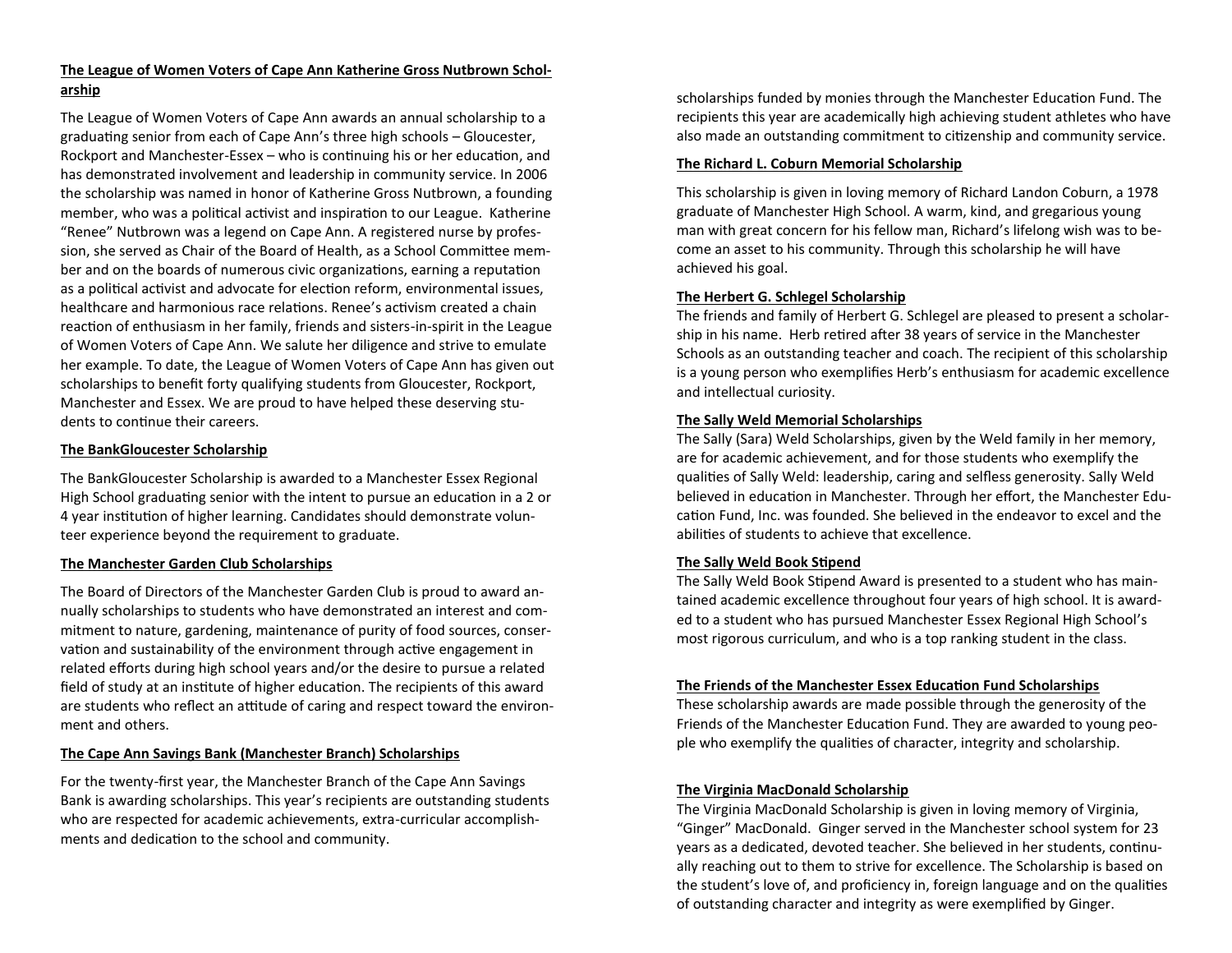#### **The William Saltonstall Scholarship**

In January of 1979, the friends of Bill Saltonstall raised money and established a permanent Saltonstall Scholarship to be administered by the Manchester Education Fund. The forty-third annual Saltonstall Scholarship is awarded this year to a student who exemplifies Bill's qualities of perseverance, sincerity and good will.

#### **The Abbie Cragg Eaton Memorial Scholarship**

The Abbie Cragg Eaton Memorial Scholarship is presented by the Eaton family and is awarded to a graduating senior who plans to pursue a career in education.

#### **The Bruce and Alice Magoon Memorial Scholarship**

This scholarship is presented in loving memory and honor of Bruce and Alice Magoon. Bruce and Alice served the community and the Manchester School System for over 30 years with devotion, dedication and loyalty. Through their commitment and endeavors, they helped to lead hundreds of young people to their "field of dreams." The basis for this award which Bruce and Alice exemplified is compassion, integrity, leadership and selflessness. Above all, they believed in the student and encouraged the potential in each one.

#### **The Nathaniel C. Andrews Scholarship**

A scholarship is awarded in memory of Nathaniel C. Andrews by his family. It is presented to a young person who plans to pursue a career in the technical field.

#### **The Zachary J. Rauseo Memorial Scholarship**

The Zachary J. Rauseo Memorial Scholarship is awarded to a student who embodies the qualities of creativity and independent thinking, a love of the performing arts, a concern for the environment and generosity of the heart.

#### **The Norman P. Ramos Memorial Scholarship**

The family of Norman P. Ramos is awarding this scholarship in his name to a student who will pursue a technical field of study in college.

#### **The Bernice Fiahlo Memorial Scholarship**

The family of Bernice Fiahlo is presenting this scholarship to honor her memory to a student pursuing a health-related curriculum in college.

#### **The Benjamin Carr Grayden Scholarship**

The Benjamin Carr Grayden Scholarship is given in loving memory of Ben Grayden, Class of 2000. Ben is cherished for being playful, unassuming, righteous, steadfast in the face of adversity and generous of spirit. He described himself as simply a hard-worker and a loyal friend. This gift is presented to the graduating senior who most embodies all of these qualities.

throughout their high school careers. In awarding these scholarships we honor the parent volunteers who give of their time and talents to the Club each year. For more than 40 years countless parents have served as board members, selling food from the concession stands, organizing spirit bags for tournament teams, printing athletics programs, and much more. These parents are passionate advocates for student athletes and embrace and model the spirit of volunteerism.

## The Amaral Bailey American Legion Auxiliary Unit 113 Educational Award **Scholarship**

A one-time scholarship will be awarded to a student continuing their education at an institution of higher learning. The scholarship is based on the student's educational merit and character and the student must be related to a veteran.

## **The Cape Ann Chapter of the Daughters of the American Revolution Scholarship in Memory of Shirley E. Klein**

The Cape Ann Chapter of the Daughters of the American Revolution is pleased to award this scholarship in memory of Shirley E. Klein to a graduating senior based on character, scholarship, good citizenship and acceptance to an institution of higher learning.

#### **The Mr. and Mrs. L. Dexter Woodman Scholarship**

The Mr. and Mrs. L. Dexter Woodman Scholarship was established in 1988 honoring the memory of Dexter and Gini Woodman and dedication to higher education. The scholarship is awarded annually to a member of the graduating class of Manchester Essex Regional High School who best exhibits personal character, and service to school and community.

#### The Manchester Mothers Club Scholarship

The Manchester Mothers Club Scholarship Award goes to a MERHS senior bound for college who has shown extraordinary efforts and achievements in academics, athletics, school**,** and community service. This student has demonstrated a commitment to growth, individualism, selflessness, taking chances and an interest in helping others.

#### **The Michael G. and Alexander M. Nahatis Scholarship**

This award is given in memory of Michael G. Nahatis and Alexander M. Nahatis to a student who will be pursuing a future in the sciences. The recipient was also selected to honor Michael and Alex's qualities of integrity and commitment to serving their community and school.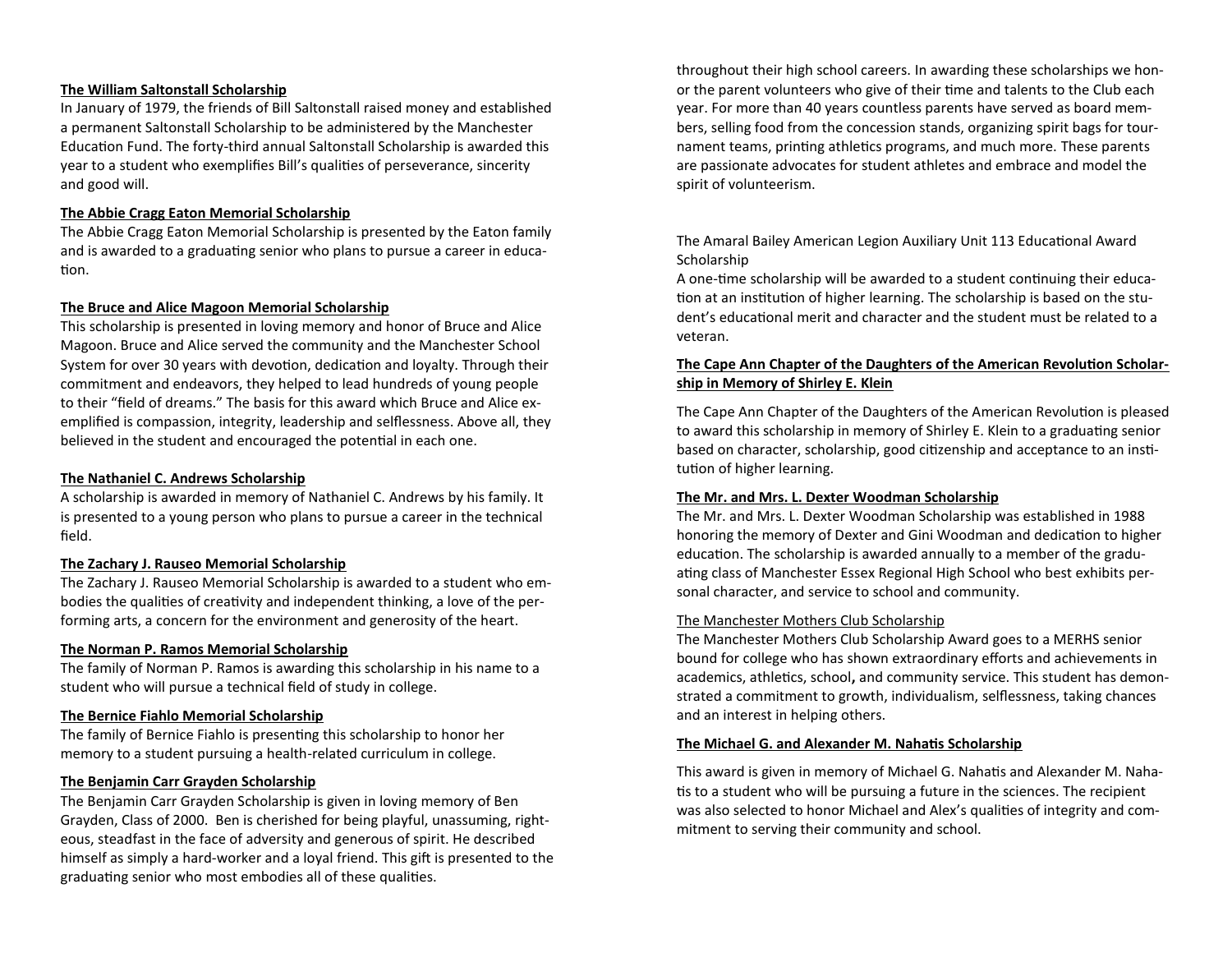*In addition to the wonderful scholarships awarded through the Manchester Essex Education Fund there are a number of families, community groups and organizations that also annually give scholarships to graduates of Manchester Essex Regional High School.* 

#### **The J Barrett & Company Manchester Office Scholarship**

This scholarship was established by the agents of the J Barrett & Company Manchester office as a way to give back to the community. Many of our agents have or had children in the Manchester School System and as we all know "our children are our future." With those thoughts in our minds the scholarship was established and we are very pleased to award one student that has an interest in pursuing a Business degree.

#### **The Father Jack Gentleman Knights of Columbus Memorial Scholarships**

The candidates should demonstrate academic excellence, willingness to volunteer in the community and leadership skills. We are happy to wish these students success in their pursuits of higher education.

## **The Manchester Police Association L. Allan Andrews, L. Neil Andrews, Richard J. Lysiak, and Kenneth S. Sucharski Memorial Scholarships**

The Manchester Police Association is pleased to award these scholarships in memory of L. Allan Andrews, L. Neil Andrews, Richard J. Lysiak, and Kenneth S. Sucharski.

#### **The Nathan B. Sargent Scholarship from the Manchester Woman's Club**

The Manchester Woman's Club this year is awarding two scholarships. The Nathan B. Sargent Scholarship in honor of an ex-principal of Story High School and composer of the Manchester Hymn is based on character, scholarship and citizenship. Preference is given to a student interested in teaching.

#### **The Alice Forbes Perkins Hooper Scholarship from the Manchester Woman's Club**

The Alice Forbes Perkins Hooper Scholarship is based on scholarship and character with preference given to a student with an interest in pursuing a career in the medical field.

#### **The Manchester Essex Boosters Club Scholarships**

The MERHS Boosters Club is pleased to award four scholarships to the scholar athletes of the Class of 2022. Scholarships are awarded annually to student athletes based on their participation levels and leadership in school athletics

#### **The Jennie P. Brown Memorial Scholarship**

The Jennie P. Brown Memorial Scholarship was established in 1999 by the Brown Family in loving memory of long-time Manchester resident and youth supporter, Jennie Brown. This scholarship will be awarded annually to a graduate who plans to attend college or trade school. Consideration is given to academic achievement and participation in extracurricular activities. Special consideration is given to those students who have demonstrated a commitment to extracurricular activities, including community service. This is the 24th year that this scholarship will be awarded.

#### **The Bernice Baker Lipsett Memorial Scholarship**

This scholarship is being awarded in memory of Bernice Baker Lipsett. For over 65 years, Bernice taught piano and organ to hundreds of Manchester students and shared her musical talent at fundraisers, organizations and as organist and choir director at the First Parish Church congregation for 62 years. The scholarship goes to a student who best exemplifies the giving/ sharing characteristics that Bernice herself had during her lifetime and who will be going on to a higher education in the field of the arts.

#### **The Donald A. Towle Scholarships**

The Donald A. Towle Scholarship Fund was established in 2008 to reward, foster and promote the ideals of service, community spirit, dedication, volunteerism and self-sacrifice. The Fund honors the extraordinary commitment of Donald A. Towle to these ideals through his many years of leadership by word and deed as a Member, Scoutmaster and Leader of Troop 3, Boy Scouts of America, Manchester, Massachusetts. This Fund also recognizes his dedication to instilling these values in the young people in our community through his service to the Manchester Playground Program, the Marblehead School System and other similar endeavors. This scholarship is awarded to individuals who embody the ideals of service, community spirit, dedication, volunteerism, and self-sacrifice that the Board believes will advance these qualities through future endeavors. The recipient(s) must have a meaningful relationship with Troop 3.

## **The Manchester Men's Recreation Association along with the Ralph Kershaw Tournament of Friends Committee - Ralph Kershaw Memorial Scholarships**

The Manchester Men's Recreation Association and the Family and Friends of Ralph Kershaw are pleased to award two scholarships to graduates who have participated in a sports program in high school in memory of a longtime Manchester resident and basketball enthusiast, Ralph Kershaw. The awards are based on participation and sportsmanship.